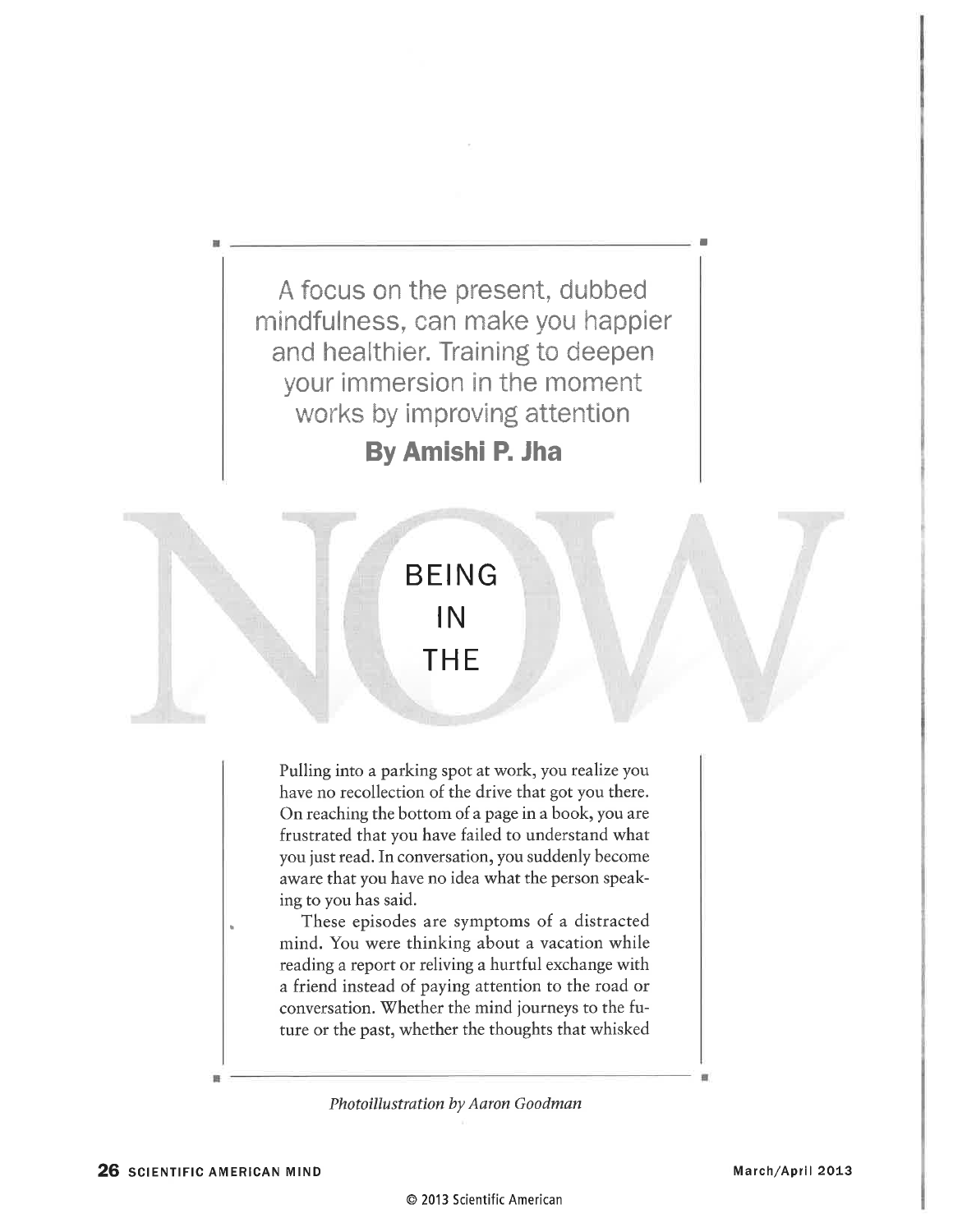

Modern mindfulness practices have their roots in customs that have been integral to Eastern cultures for millennia.

> you away were useful, pleasant or uncomfortable, the consequences are the sâme. You missed the present, the experience of the moment, as it was unfolding. Your mind was hijacked into mental time travel.

> Distinct from deliberate daydreaming, our mind gets offtrack in this fashion almost half the time, according to studies in which people report by smartphone what they are doing, feeling and thinking throughout the day. Such mental meandering is tied to negative mood. Chronic psychological stress, suffered by millions, may be built on a mind consumed by rumination, worry or fear about many topics. This type of diffused and unstable focus impairs performance, too. In moments that demand quick decisions and action, the consequences of diverted âttention and perception could be deadly.

> The opposite of a wandering mind is a mindful one. Mindfulness is a mental mode of being engaged in the present moment without evaluating or emotionally reacting to it. Hundreds of articles lay out evidence showing that training to become more mindful reduces psychological stress and improves both mental and physical health, alleviating depression, anxiety, loneliness and chronic pain [see box

# FAST FACTS Pausing on the Present

Mindfulness is a mental mode of being engaged in the present moment without evaluating or emotionally reacting to it.

More than 250 medical centers worldwide now offer mindfulness-based therapies for mood and other disorders.

Mindfulness training works, at least in part, by strengthening the brain's ability to pay attention.

on þage 33 for a sample exercise). More than 250 medical centers worldwide now offer mindfulnessbased therapies for mood and other disorders.

Now findings from my laboratory and others have revealed a surprising mechanism for these benefits. Mindfulness training works, at least in part, by strengthening the brain's ability to pay attention. Although video games and medication can also sharpen focus [see "Brain Changing Games," by Lydia Denworth; SCIENTIFIC AMERICAN MIND, January/February 2013], mindfulness training uniquely builds the ability to direct attention at will through the sea of internal and external stimulation while also allowing for greater awareness of what is happening in the moment. Whether research findings in small groups of individuals can be scaled up to society at large remains to be seen. Yet the overarching message seems to be that the more people engage in such training, the happier and healthier we all will be.

### Salve for Sadness

For millennia Eastern cultures have proffered various forms of what we now call mindfulness meditation as a solution to the conundrum of human suffering. Ancient texts detail precise training exercises to cultivate attention to ongoing perceptual experience rather than conceptual trains of thought. People have been engaging in mindfulness exercises ever since, claiming they improve mental clarity and calm and even promote longevity.

One broad category, referred to as focused attention practices, guides individuals to select a specific sensation, tied to breathing, for example, on which to focus. Instructions encourage the practitioner to notice when his or her mind goes astray and simply return attention back to his or her immediate sensations. Another type, called receptive or open-monitoring practices, coaches participants to watch what enters, then drops out of, consciousness moment by moment. Think of hearing the faint sound of a fire truck siren in the distance. The sound becomes louder as the truck approaches, then fainter again as it passes. You may notice that initially the siren is part of a vast sea of sounds, later that it is the most salient sound, only to fade into the background again. Thoughts, emotions and other sensations may similarly grow and diminish as we remain in a watchful monitoring mode. Many sages, beginning with Buddha Siddhartha Gautama, have advocated repeated engagement in these forms of meditâtion âs a route to increasing mindfulness in daily life.

It was not until the Iate 1970s that research on mindfulness began to get traction in the psycholog-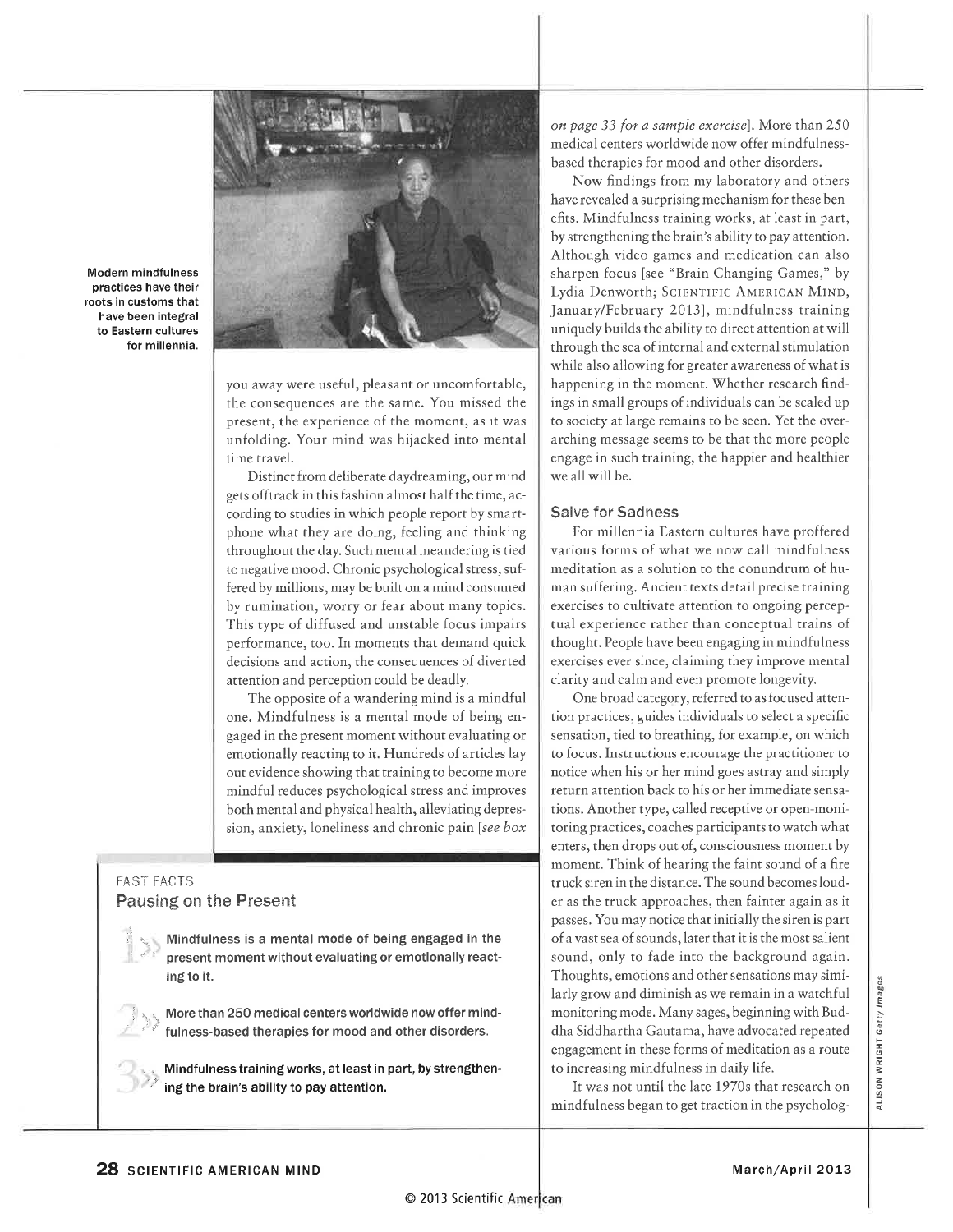

Learning to be more mindful, or aware of what is happening now, is an antidote to rumination, worry and fear-and their effects on mental health.

ical and medical sciences. At that time, biologist Jon Kabat-Zinn of the University of Massachusetts Medical School developed a secular outpatient program called Mindfulness-Based Stress Reduction (MBSR) that includes a manual for trainers. The eight-week program emphasizes two aspects of attention: the ability to voluntarily *focus* attention, narrowing our thoughts to keep out distractions, and to *monitor* ongoing thoughts, feelings and sensations-without getting caught up in them-a phenomenon called meta-awareness. Working together, focusing and monitoring prevent our mind from wandering without our knowledge and escaping our control.

In the past decade researchers have established that MBSR and similar techniques can be used to successfully treat a wide variety of illnesses. In 2011

graduate student Jacob Piet and professor of psychology Esben Hougaard of the University of Aarhus in Denmark published a meta-analysis (quantitative review) of six studies with a total of 593 patients, who were given mindfulness-based cognitive therapy to prevent relapse into depression. This technique, developed by psychologist Zindel Segal and his colleagues at the University of Toronto, is modeled after MBSR but emphasizes the idea that the negative thoughts that can spark a depressive episode are fleeting mental events. Their transitory nature means that patients can choose to attend to them or not.

After receiving mindfulness-based cognitive therapy, patients often report noticing that the experience of sadness fluctuates moment to moment and that negative thoughts lose their power over

After receiving mindfulness-based cognitive therapy, patients report noticing that negative thoughts lose their power over time.

LESLEY MAGNO Getty Images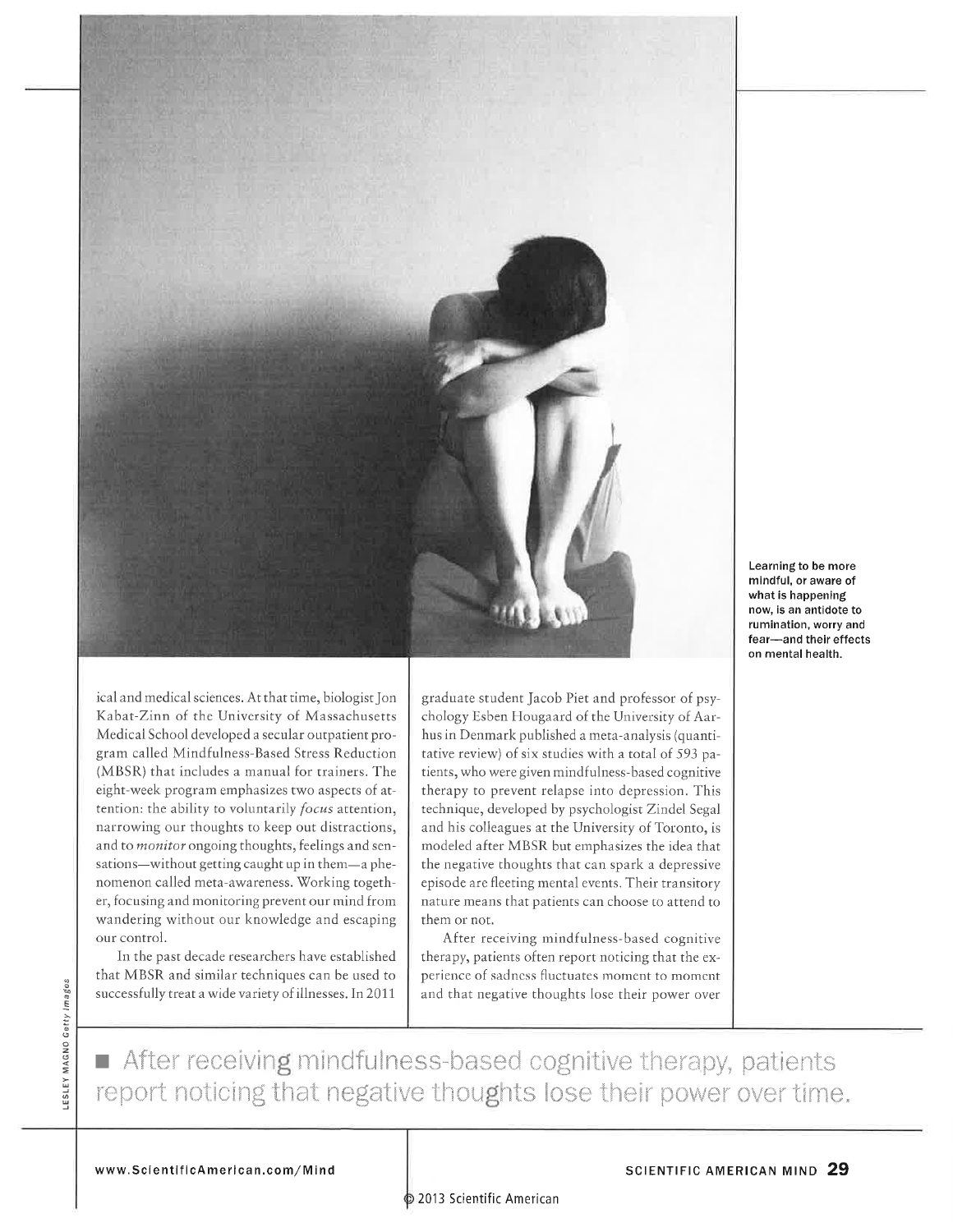

By improving the ability to direct and monitor attention, mindfulness meditation could enhance people's performance in pursuits as diverse as sports and surgery.

> time. Indeed, Piet and Hougaard report rhat depressed patients with three or more episodes of major depression who undertook this cognitive mindfulness training had significantly lower relapse rates than those given the usual care or a placebo. Mindfulness training in its various forms has similarly helped alleviate suffering from psychological illnesses such as anxiety, panic disorders and phobias.

> Mindfulness exercises can ameliorate bodily ills as well-most notably chronic pain. Because these exercises can lessen psychological stress, they can reduce the emotional contribution to pain, which is often quite significant. In fact, one of MBSR's first clinical uses was for the treatment of chronic pain. In 1985 Kabat-Zinn and his colleagues enrolled 90 patients with chronic pain in his eight-week program, meâsuring their levels of pain, negative mood and anxiety before and after their participation.

(The Author)

AMISHI P. JHA is associate professor of psychology at the University of Miami, where she serves as director of Contemplative Neuroscience for the Mindfulness Research and Practice Initiative. Her research investigates the neural bases of attention, working memory and mindfulness using brain-wave recordings and functional MRI. (www.amishi.com, Twitter@amishijha)

The researchers saw significant reductions in these negative symptoms after the program ended but found no beneficial changes in 21 patients who received traditional treatment methods such as nerve blocks, physical therapy and anridepressânts. Srrikingly, the benefits from Kabat-Zinn's exercises were maintained for up to 15 months, and patients reported continuing the exercises on their own.

Recent data suggest that mindfulness training can also help with less severe, but still significant, psychological issues such as job-related burnout in medical professionals and teachers. Although the training may not reduce the number of iob-related stressors, it helps to change a person's relation to these stressors and renew his or her sense of curiosity and connection with patients or students.

Social stressors, such as loneliness in elders, can also diminish with the practice of mindfulness. In 2012 psychologist J. David Creswell and his colleagues at Carnegie Mellon University assigned 20 people between the ages of 55 and 85 to participate in an MBSR course and another 20 such individuals to receive no therâpy. Creswell's team found that self-reported loneliness, as assessed by a questionnaire, dropped among those receiving MBSR but remained unchanged in the others. Loneliness is not directly related to the number of social contacts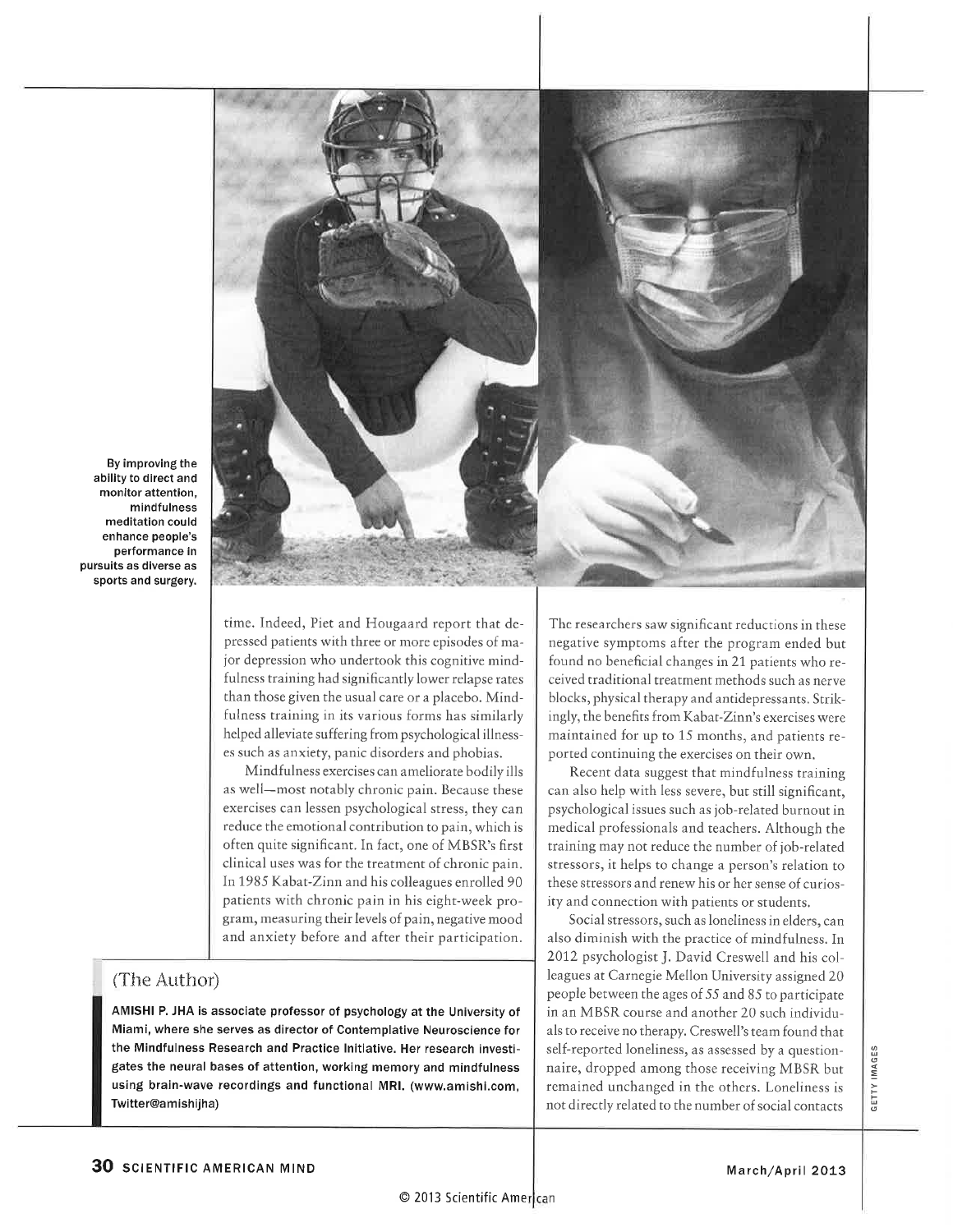a person has. In fact, programs to increase social engagement among older people do not necessarily lessen their feelings of disconnectedness. Mindfulness training may make loneliness less distressing by helping people recognize that, although they feel alone, their loneliness does not defìne them.

What is more, in Creswell's study this psychological improvement was accompanied by changes in immune function. The mindfulness course reduced blood levels of pro-inflammatory proteins, suggesting that this training may also lower the risk in older adults of inflammatory diseases such as lupus and rheumatoid arthritis. Other studies indicate that mindfulness training can relieve symptoms of ailments that stress can exacerbate, including psoriasis, dermatitis, fibromyalgia and irritable bowel disease.

Being mindful may even relate to a biological indicator of longevity. In a study published in2012 psychologist Elissa S. Epel and her colleagues at the University of California, San Francisco, found that people who have a greater propensity toward mind wandering were found to have shorter caps, called telomeres, at the ends of their chromosomes than those whose minds were more often anchored in the present. Shorter telomeres are associated with <sup>a</sup>

Pennsylvania, psychologist Jason Krompinger, now at Harvard Medical School, and I set out to investigate this link by asking 34 medical and nursing students to perform a test of visual attention. They had to detect â target âppearing at one of two locations on â computer screen. Sometimes they were told where and when the target would appear; other times they were either alerted only to when it would appear or given no warning at all. Then for eight weeks, half the subjects engaged in mindfulness exercises that required concentrated focus for 30 minutes a day. When they took the test again, these volunteers were 5 percent faster at responding during the trials in which they were told both where and when the target would appear, indicating that they were better at directing their attention to the cued location than the untrained participants, who showed no improvement. The results were the first hint that we were on the right track in linking mindfulness training with a person's ability to willfully orient his or her actention in space.

We then separately tested the effects of the open-monitoring approach on attention by recruiting another 17 individuals with previous experience in mindfulness training to participate in a onemonth intensive mindfulness retreat. The retreat in-

 $\blacksquare$  Mindfulness training can relieve symptoms of ailments that stress can exacerbate such as psoriasis and fibromyalgia.

shorter life span for an organism. As a result, the authors suggested in their paper that "a present attentional state may promote a healthy biochemical milieu and, in turn, cell longevity."

### Finding Focus

As mindfulness training was gaining traction as a wellness-promotion and stress-reduction tool in the early 2000s, I began to consider, from a cognitive perspective, how it might work. As late as 2007 my field-cognitive neuroscience-had yet to weigh in on what is happening in the brain when people practice mindfulness. I wondered if my own expertise on the brain bases of âttention might be able to fill the gaps in our understanding. After all, there were striking parallels between current theories of distinct brain systems supporting attention and accounts from ancient texts describing practices to cultivate calm focus and open, accepting curiosity of events as they unfold.

Physician Michael Baime of the University of

cluded receptive, open-monitoring practices in addition to focusing exercises. At the end of the month, the participants had improved their ability to detect the target when there was no warning. Their responses were 7 percent faster than other groups receiving only concentrated exercises or no training, suggesting that open-monitoring practices tune bottom-up attention, making people more aware of what is going on around them. Since this study, experiments from various research teams have found similar benefits on attention from these two types of mindfulness exercises.

Mindfulness training can tune our ability to attend to tactile as well as visual stimulation. In 2011 psychologist Catherine Kerr and her colleagues at Harvard enrolled eight people in an eight-week MBSR course, requiring 45 minutes of daily practice. The researchers then flashed a word on a computer screen denoting a body part-say, "hand" or "foot"-that might soon be getting a light, barely detectable tap. While the participants watched the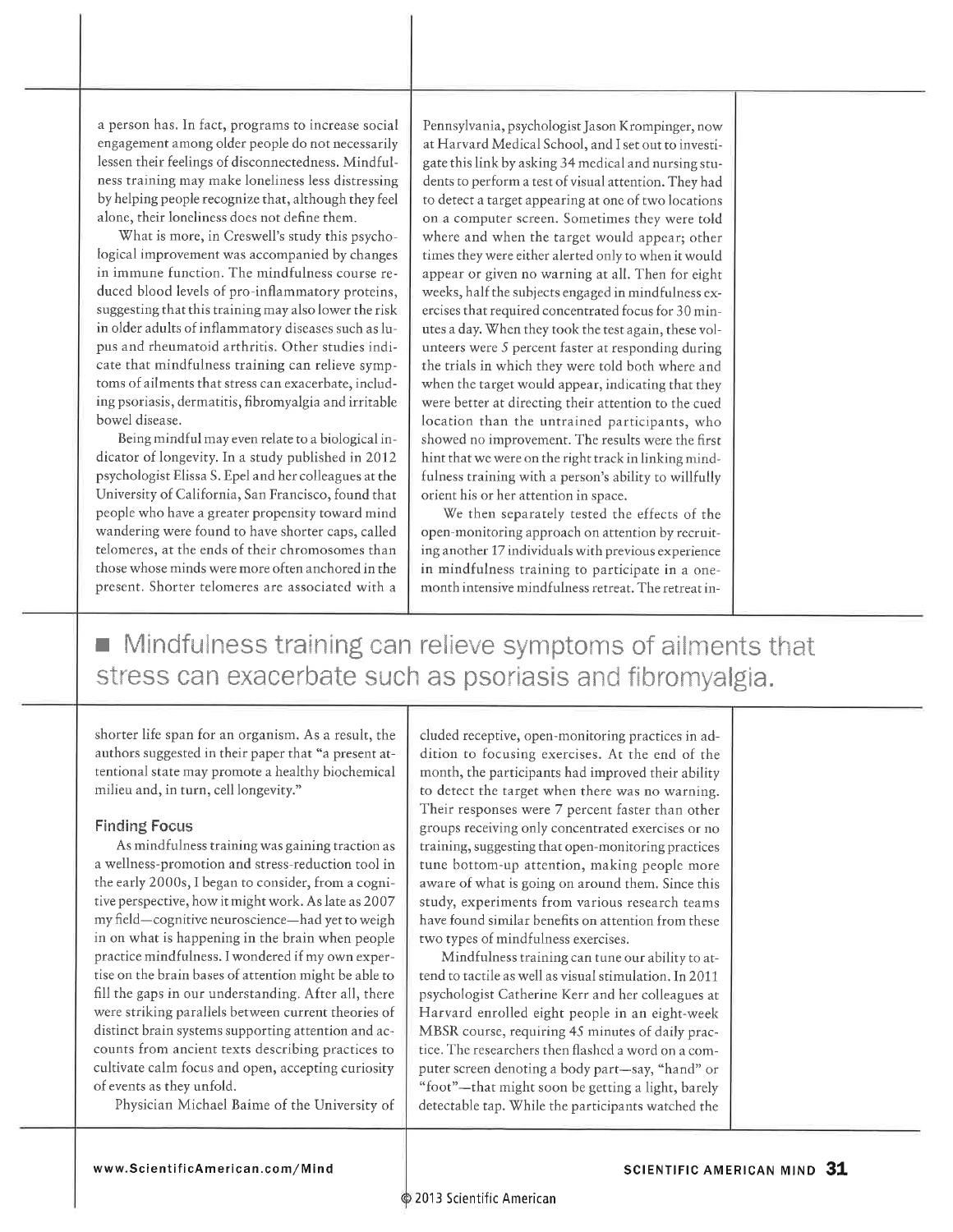

Amishi P. Jha and Brigadier General Walter Piatt review brain-wave recording procedures, along with a memory test military service members take before and after mindfulness training.

words and felt the taps, Kerr and her colleagues measured ongoing seven- to 10-hertz magnetic signals at the scalp from neurons representing the hand in the somatosensory cortex, a region of the brain that registers sensations from various body parts. Among the participants who took the course, but not in eight untrained individuals, the researchers sâw greater signal power in the hand area of the brain after seeing "hand" compared with "foot," rcflccting an increased readiness of neurons to fire, a brain signature of attention. This anticipatory activity, before the hand was tapped, suggests that MBSR tunes peopie's ability to generate high-resolution representations of their hand or other body parts at will, sharpening body awareness.

# (Further Reading)

- ◆ Mindfulness Training Modifies Subsystems of Attention. A. P. Jha. J. Krompinger and M. J. Baime in Cognitive, Affective, and Behavioral Neuroscíence, Vol. 7, No. 2, pages 109-119; 2007.
- ◆ Attention Regulation and Monitoring in Meditation. A. Lutz, H. A. Slagter, J. D. Dunne and R. J. Davidson in Trends in Cognitive Sciences, Vol. 12, No. 4, pages 163-169; April 1, 2008.
- + Examining the Protective Effects of Mindfulness Training on Working Memory and Affective Experience. A. P. Jha et al. in Emotion. Vol. 10, No. 1, pages 54-64; February 2010.
- ◆ Mindfulness-Based Stress Reduction, Mindfulness-Based Cognitive Therapy, and Zen Meditation for Depression, Anxiety, Pain, and Psychoiogical Distress. W. R. Marchand in Journal of Psychiatric Practice, Vol. 18, No. 4, pages 233~252: July 2012.
- + Mindfulness for Beginners: Reclaiming the Present Moment-and Your Life. J. Kabat-Zinn. Sounds True, 2012.
- $\bullet$  Learn how to meditate with a smartphone app: www.getsomeheadspace.com
- + For guided practices and MBSR courses, see the University of Massachusetts Center for Mindfulness in Medicine, Health Care, and Society: www.umassmed.edu/cfm

These results may help explain how MBSR may alleviate the psychological impact of chronic pain. If a person can willfully direct attention to specific body parts that are experiencing pain, he or she mây notice subtle fluctuations in sensations at those locations, to the point where the idea of pain as <sup>a</sup> monolithic "thing" may fall apart into ever changing sensations. As a result, the pain may become less distressing. Similar mechanisms tied to attention may be at play for psychological and social stressors. In these cases, present-moment focus and monitoring of sadness, say, or loneliness, may help minimize the perceived sìgnificance of these forms of suffering.

Recently my colleagues and I have connected mindfulness training to both a sharpening of focus and improved mood. In a study published in 2010 we tested 51 U.S. marines, 34 of whom engaged in mindfulness exercises involving focused âttention developed by Elizabeth A. Stanley, a professor of security studies at Georgetown University. We asked marines to remember letters that appeared on <sup>a</sup> computer screen before and after simple math problems, which they were supposed to solve. This task assessed their working memory, the ability to hold and manipulate selected information over a few to several seconds. Working memory, akin to a mental white board, works hand in hand with attention, which puts the information onto the board and keeps distractions off of it.

People with higher working memory capacitythink of a bigger whiteboard—are better able to regulate mood and prevent their minds from getting offtrack. Unfortunately, working memory capacity shrinks under stress, which marines experience as they prepare for military deployment. Indeed, we found that marines who did not receive mindfulness train ing had lower working memory capacity, more itinerant minds and worse mood at the end of the eight weeks than they did when the study began. Marines who engaged in mindfulness exercises for 12 minutes or more every day, however, kept their working memory capacity, focus and mood stable over the eight weeks. The more an individual practiced, the better he or she fared, with those who practiced the most showing improvemenrs in memory and mood by the end of the study. These results are in line with other findings that suggest that better control of attention is the most effective way to regulate mood.

Several groups of researchers have found that these improvements in performance correspond to tractable changes in brain structure and function. In the brain, a network of regions, including certain